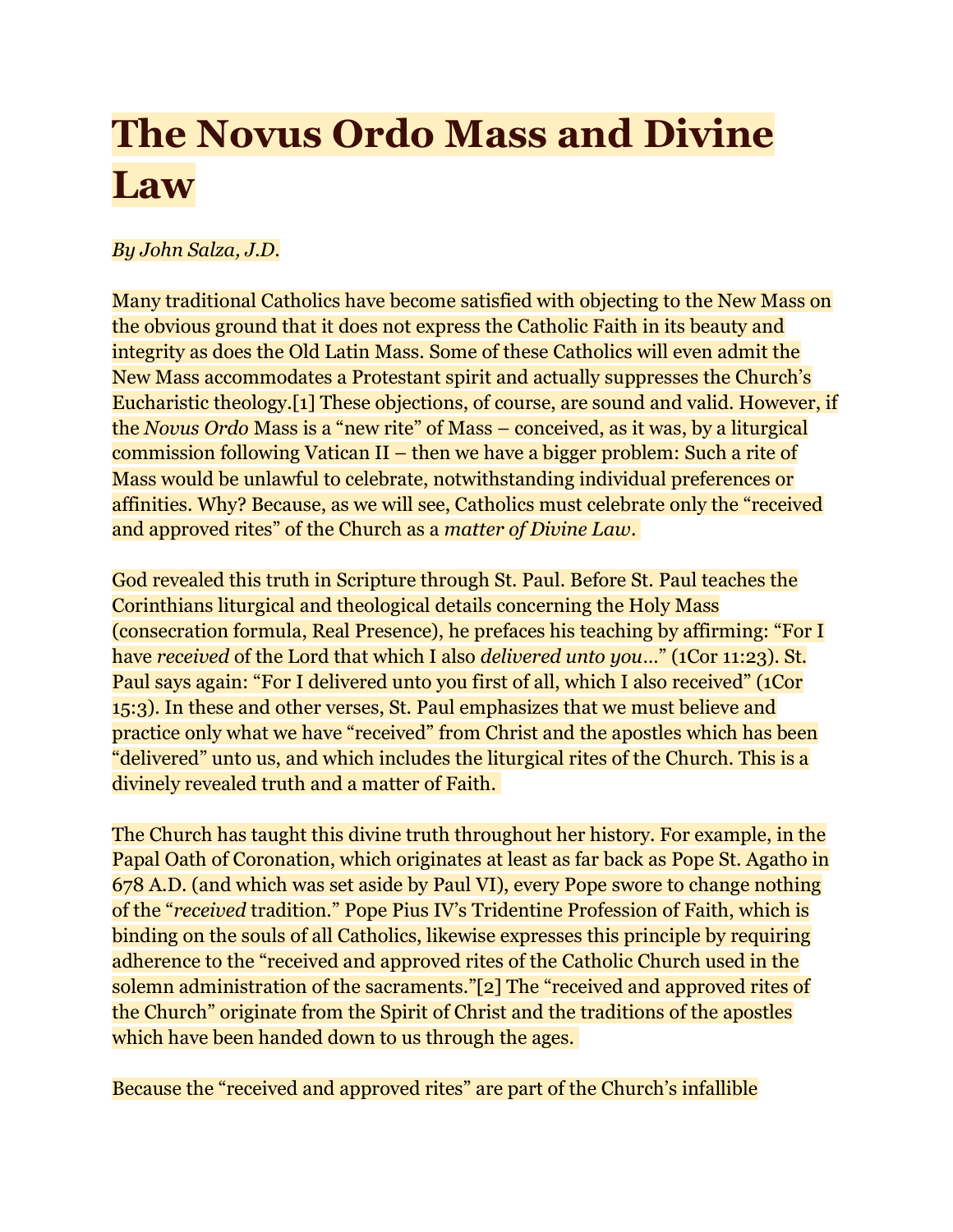expression of the unchanging Deposit of Faith, as inspired and nurtured by the Holy Ghost, they cannot be set aside or changed into new rites. This is why the Ecumenical Council of Trent (1545-1563) infallibly declared:

## "If anyone says that the received and approved rites of the Catholic Church, accustomed to be used in the administration of the sacraments, may be despised or omitted by the ministers without sin and at their pleasure, or may be changed by any pastor of the churches to other new ones, let him be anathema."[3]

Because the Council declares anathema (that is, condemned, or severed from the Body of Christ) anyone who would set aside or change into new rites the already "received and approved rites" of the Church, proves that adherence to the "received and approved rites" is a matter of Divine Law. The absolute necessity to preserve the substance of the Church's ancient liturgical rites is a requirement of the Faith because the rites preserve and express that Faith. To hold that the Church's rites can change implies a belief that the Church's doctrines can change, because the rites preserve and express the doctrines. Hence, those who do not preserve the Church's rites (by omitting or changing them) are objectively anathema because they sin against the Faith itself.[4]

In light of the foregoing condemnation, the Holy Council of Trent directed that the Roman Missal be restored so that the faithful would know once and for all what is the "received and approved rite" of Mass. To that end, Pope St. Pius V issued his papal bull Quo Primum Tempore to legally codify "the decrees of the Holy Council of Trent" and render a definitive application of the Divine Law dogmatized by the Council. This judgment mandated a single usage of the Roman rite for the Latin Church, with some minor exceptions for usages greater than 200 years old, "in order that what has been handed down by the most holy Roman Church, the Mother and Teacher of the rest of the churches may be accepted and observed by all everywhere."[5] Hence, the sainted Pope declared the oft-called "Tridentine Mass" to be the "received and approved rite" of the Church, and which precluded the creation of any "new rite" of Mass in the future.[6] Further, because Quo Primum is an infallible application of Divine Law (that is, we must use only the "received and approved rites"), St. Pius V rightly declared the decree to be irreformable and valid forever.[7]

This brings us to the inevitable and troubling question: Is the *Novus Ordo* a "new" rite" of Mass that comes under the anathema of the Council of Trent, as definitively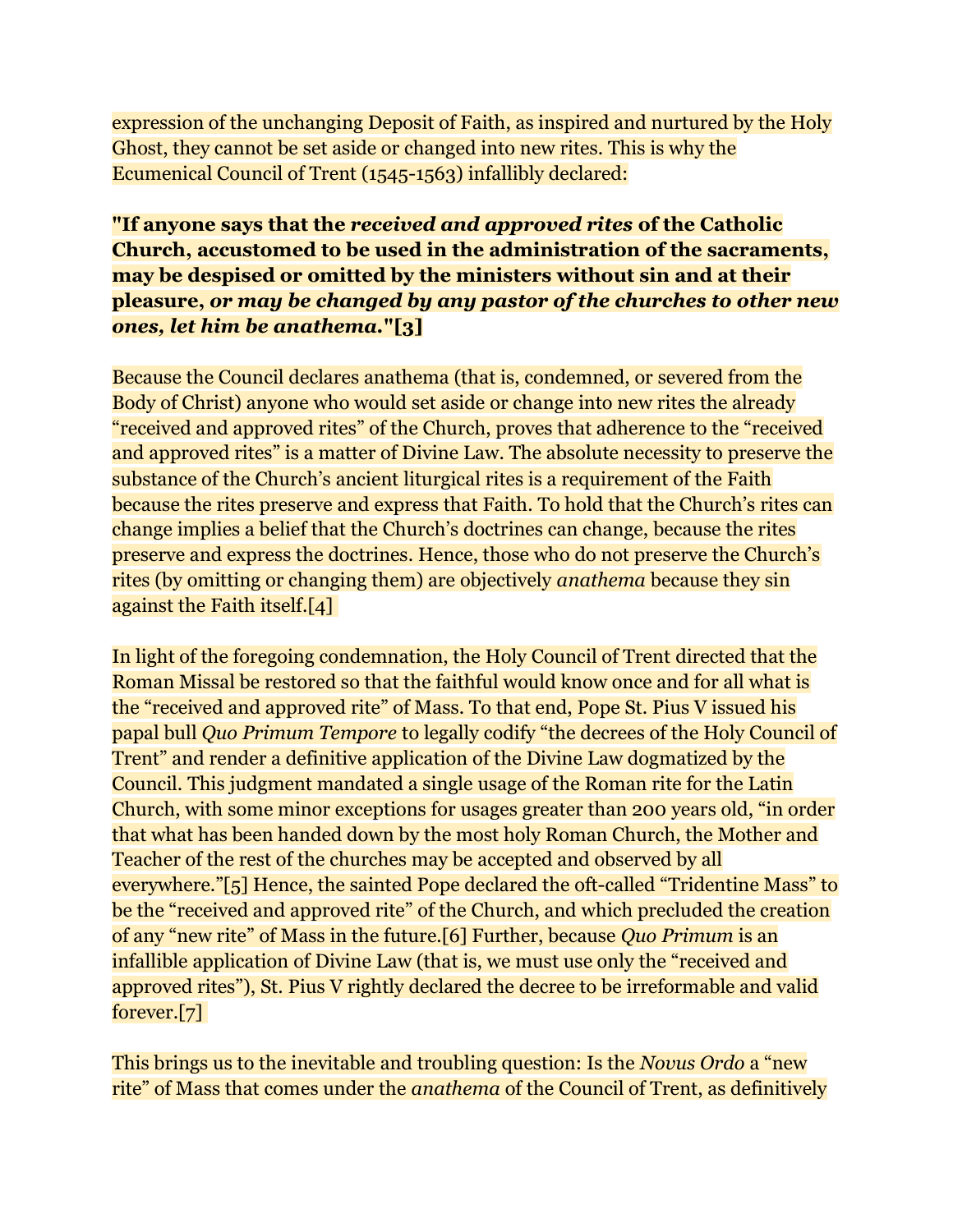interpreted by St. Pius V in Quo Primum? The name of the rite itself (Novus Ordo which means "new order" or "new ordinary" of the Mass) certainly suggests the same. More importantly, so do the words of Pope Paul VI. In his November 19, 1969 General Audience address, Paul VI refers to the Novus Ordo as a "new rite" of Mass several times, for example: "We wish to draw your attention to an event about to occur in the Latin Catholic Church: the introduction of the liturgy of the new rite of the Mass." [8] He also says, "In the new rite you will find the relationship between the Liturgy of the Word and the Liturgy of the Eucharist..."[9]

We also consider the statements of the members of Paul VI's liturgical commission that created the New Mass, such as the secretary and head of the commission, Fr. Annibale Bugnini, who said: "It is not simply a question of restoring a valuable masterpiece, in some cases it will be necessary to provide new structures for entire rites...it will truly be a new creation."[10] Bugnini's assistant, Fr. Carlos Braga, also stated that the New Mass has "an entirely new foundation of Eucharistic theology" and whose "ecumenical requirements" are "in harmony with the Church's **new positions**."[11] Fr. Joseph Gelineau, one of the most influential members of the commission, also said: "To tell you the truth, it is a different liturgy of the Mass. This needs to be said without ambiguity: **the Roman rite** as we knew it no longer exists."[12] Therefore, both Paul VI and his appointed authors of the Novus Ordo admitted that the New Mass is not the rite "received" from tradition, but rather a rite created by innovation – an entirely unprecedented act in the history of the Church.

But we should not rely on these statements alone. While they may reveal the intent of the innovators, it is still necessary to look at the substance of the Novus Ordo rite itself. As we have seen, the Council of Trent and St. Pius V intended to preserve the substantial identity of the Roman rite forever. If the New Mass does not preserve this identity, then it cannot be considered the "received and approved rite" of the Catholic Church no matter what anyone says. Even the Second Vatican Council, which did not (and could not) mandate the creation of a new rite of Mass, recognized this truth by directing that the rites "be revised carefully in the light of sound tradition" with "due care being taken to preserve their substance."[13]

The Council of Trent's condemnation of omitting or changing the "received and approved rites" into "new rites" is best understood by referring to one of the oldest maxims of the Church's sacred theology: "legem credendi statuit lex orandi." This is a Latin phrase which means "the rule of prayer determines the rule of faith" (often referred to as "lex orandi, lex credendi"). In other words, the way we pray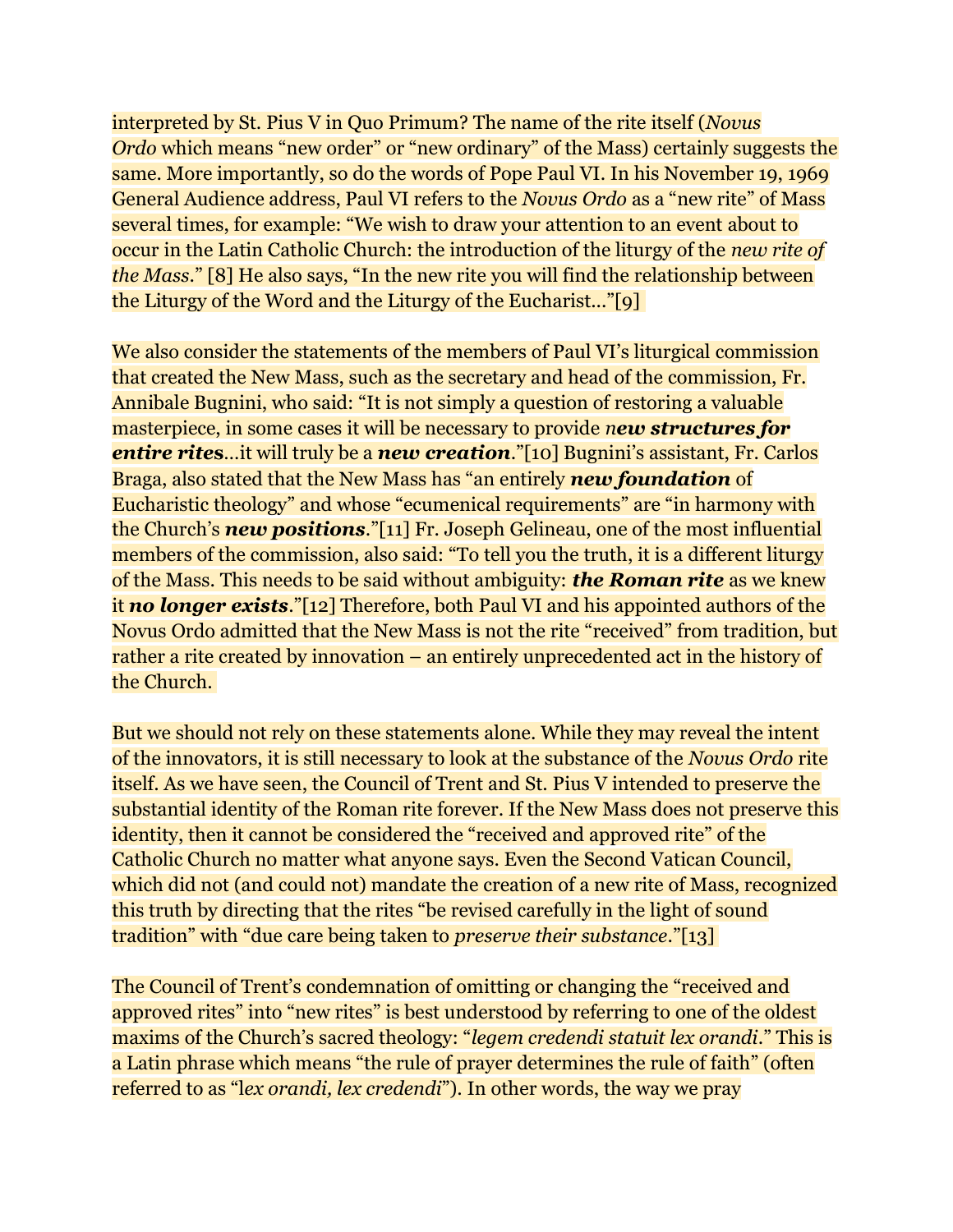determines what we believe. If a liturgical tradition which expresses a doctrine of the Faith is altered or removed altogether, the underlying doctrine will necessarily be compromised. This is why the "received and approved rites" must be faithfully preserved and never transformed into "other new ones" as declared by Trent.

It is very helpful to refer to the terminology of Thomistic metaphysics (substance, accidents, quantity, quality) when addressing this question. While changes to the rubrics of the Roman Missal may occur as regards their quantity or quality (improvements to what already exists), they cannot change as regards their substance (or identity). This is because such a change will compromise the underlying doctrine which the rite must express. Any changes which are not merely accidental, but which corrupt the identity of the rite (in other words, the rite does not retain its original substance) results in a "new rite" and is thus a condemnable innovation according to the Council of Trent.

For example, minor additions, such as the inclusion of St. Joseph's name to the canon of the Mass (as was done to the Communicantes by Pope John XXIII), may be viewed as improving both the quality and quantity of saintly veneration. Such an accretion certainly retains the substance of the doctrine of intercessory prayer and the Communion of Saints. Subtractions from the rubrics work the same way, for example, shortening the Confiteor or making the Last Gospel optional (while some view such modifications as highly problematic, they do not dilute the Mass to the point of changing the substantial identity of the Roman rite; it is still the same "received and approved rite" of Mass).[14]

However, the Novus Ordo Missae deviates from the Roman Missal of St. Pius V to such an extent that it no longer retains the substantial identity of the Roman rite.[15] Even before the introduction of such abuses as audible canons, vernacular and versus populum (toward the people) celebrations, lay ministers, Communion under both species, Communion in the hand to standing communicants and the like, Cardinals Ottaviani and Bacci advised Paul VI that "the Novus Ordo represents, both as a whole and in its details, a striking departure from the Catholic theology of the Mass as it was formulated in Session XXII of the Council of Trent."[16] Consequently, Cardinal Ottaviani (who, as head of the Holy Office, was responsible for safeguarding the doctrine of the Faith), in his famous intervention, concluded that the Novus Ordo was indeed a different rite of Mass.

For example, Ottaviani says: "To abandon a liturgical tradition which for four centuries stood as a sign and pledge of unity in worship, and to replace it with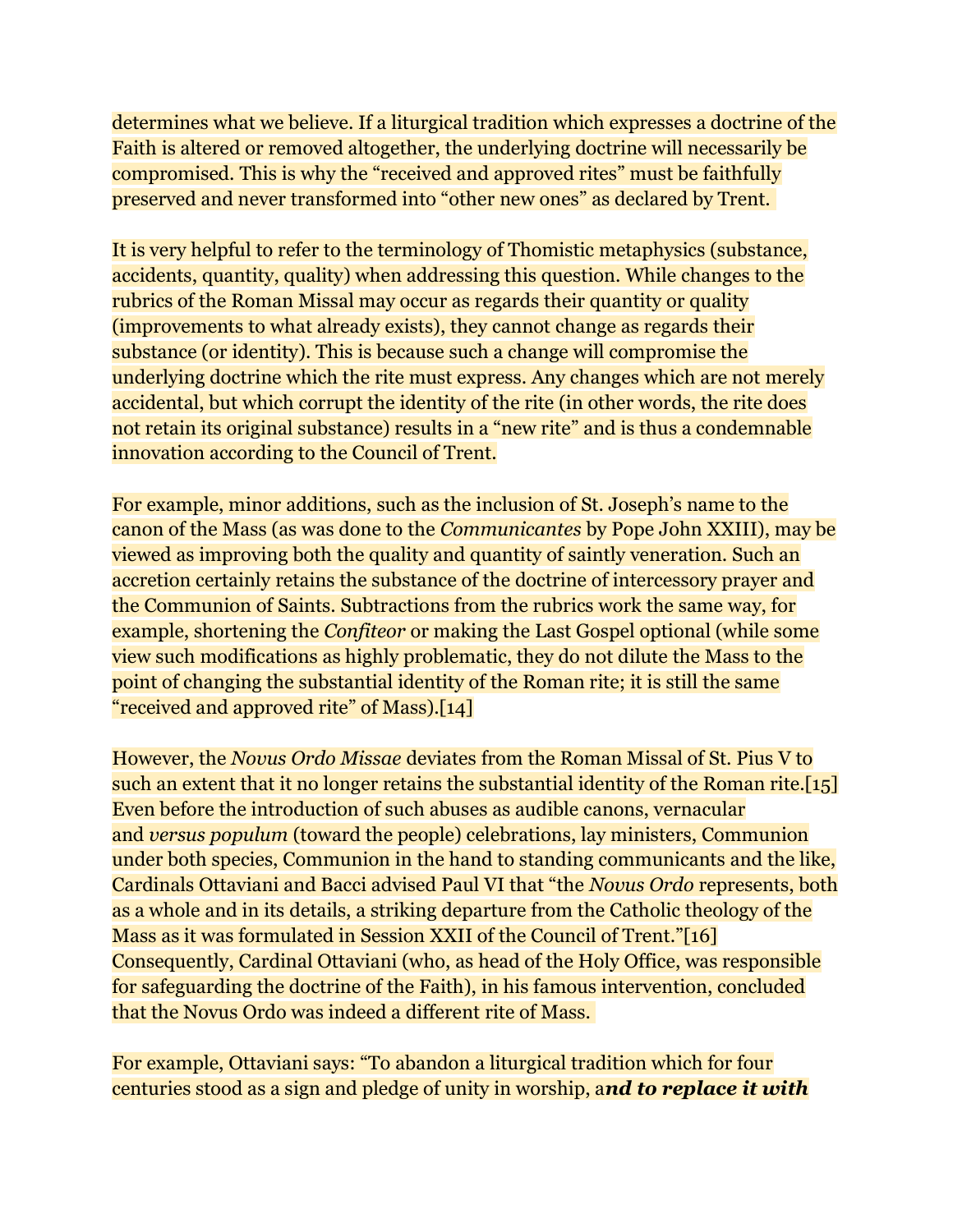**another liturgy** which, due to the countless liberties it implicitly authorizes, cannot but be a sign of division  $-\alpha$  liturgy which teems with insinuations or manifest errors against the integrity of the Catholic Faith  $-$  is, we feel bound in conscience to proclaim, an incalculable error."[17] He also says, "It is obvious that the New Order of Mass has **no intention of presenting the Faith** taught by the Council of Trent. But it is to this Faith that the Catholic conscience is bound forever."[18] Accordingly, Ottaviani appealed to Paul VI "not to deprive us of the possibility of continuing to have recourse to theintegral and fruitful Missal of St. Pius V, so highly praised by Your Holiness, and so deeply venerated by the whole Catholic world."[19] Therefore, both the critics and the creators of the New Mass, including Paul VI himself, agree that the Novus Ordo differs in substance from the Tridentine Missal and, hence, constitutes a "new rite" of Mass.

In his July 7, 2007 Motu Proprio "Summorum Pontificum," Pope Benedict XVI finally declared what faithful Catholics have always maintained: The "Tridentine Mass" of St. Pius V was "never abrogated." Of course, that is because the Tridentine Mass is the "received and approved rite" of the Latin Church according to St. Pius V and thus can never be abrogated. However, in his decree, Pope Benedict also said that St. Pius V's Missal and Paul VI's Missal "are, in fact, to usages of the one Roman rite."[20] With all due respect for the Holy Father, his statement, which is not protected by any note of infallibility, is at odds with those of Pope Paul VI who gave us the New Mass, and more importantly, cannot overrule Pope St. Pius V's infallible application of Divine Law which holds that there is one single expression of the Roman rite in the Latin Church and not two.[21]

Further, Pope Benedict's assertion contradicts the statements he made as Cardinal Ratzinger, while Prefect for the Congregation of the Doctrine of the Faith, when he said the Novus Ordo Mass was "a fabrication, a banal on-the-spot product."[22] While we are very grateful for the Holy Father's efforts to redress the liturgical wreckage of the Latin Church and restore some sanity back to our worship, to say that the "fabricated, banal on-the-spot product" of the Novus Ordo is a usage or expression of the ancient and venerable Roman rite codified by St. Pius V does not comport with the objective facts. It is inconsistent with the Pope's prior statements, the statements of Paul VI and his liturgical experts, and the reality that the New Mass does not retain the identity of the Tridentine Mass, in either substance or form. As St. Thomas says, "against a fact there is no argument" (contra factum non argumentum est). The Holy Father's statement could have only been made to save the sinking ship of the post-conciliar reform, which has already sunk.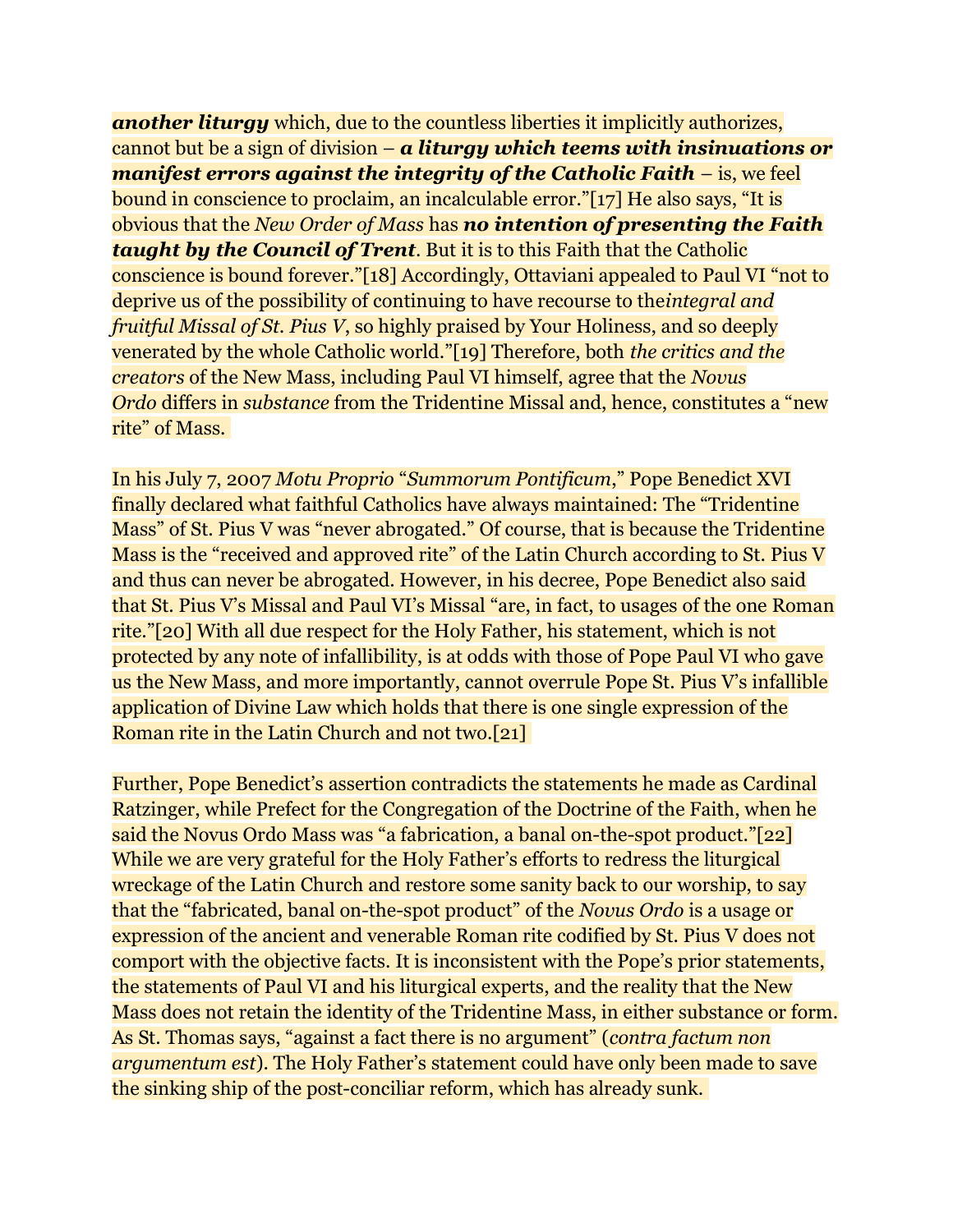Finally, Our Lord tells us "by their fruits you shall know them" (Mt 7:16,20). If the Novus Ordo Mass were truly a "received and approved rite" of the Church, then it could not have produced the rotten fruits we have seen since its introduction. This is most assuredly why the Vatican has suppressed the Third Secret of Fatima – because in the Secret Our Lady warns of these changes to the Holy Mass, and those in the Vatican share responsibility for them.[23] Pope Pius XII, before his election to the papacy, revealed Our Lady's prophecy as follows: "I am worried about the Blessed Virgin's messages to Lucy of Fatima. This persistence of Mary about the dangers which menace the Church is a divine warning against the suicide of altering the Faith, in her liturgy, her theology and her soul."[24]

This "altering of the Faith in her liturgy" can refer only to the creation of the Novus Ordo Missae, which changed the rite of Mass to such a degree that it altered the Faith itself. This is why the Church has suffered unprecedented mass apostasy since the liturgical "renewal" of Vatican II. This is also why the Novus Ordo Mass is not a revised Missal of St. Pius V, but a "new rite" of Mass subject to the infallible prohibitions of the Council of Trent.[25] Let us continue to pray for our Holy Father, Pope Benedict XVI – who has already reversed some of the damaging liturgical decisions of his immediate predecessors – that God may move him to not only fully restore the traditions of the Church, but also usher in the Triumph of the Immaculate Heart of Mary through the Consecration of Russia to that same Heart.

## Notes:

<sup>1.</sup> The New Mass also engenders sacrilege through its various abusive practices (e.g., lay Eucharistic "ministers"; Communion in the hand). However, we leave that objection aside because the Novus Ordo Missae as originally promulgated did not prescribe these abuses. Rather, they were subsequently introduced by unlawful decisions of Roman dicasteries and bishops' conferences.

<sup>2.</sup> Iniunctum Nobis, November 13, 1965. In Auctorem Fidei (August 28, 1794), Pope Pius VI also referred to "the present order of the liturgy, received and approved by the Church" (No. 33).

<sup>3.</sup> Canons on the Sacraments in General, Session 7, Canon 13 (March 3, 1547). Obviously, Trent recognized that not even the Pope is immune from changing the received rites into new rites, for it includes "any pastor" within its condemnation. The Second Council of Nicea also declared: "We declare that we defend free from any innovations all the written and unwritten ecclesiastical traditions that have been entrusted to us"; "If anyone rejects any written or unwritten Tradition of the Church, let him be anathema." The Church's ecclesiastical traditions include her liturgical rites which have been handed down both orally and in writing as recorded in her sacramentaries.

I4. In other words, such innovators are excommunicated, by an act of heresy (rejecting the Divine Law which requires the celebration only of the received and approved rites), if not an act of schism (separating from the unity of liturgical worship in the Roman rite, and rejecting the authority of the Pope to mandate a single usage of the Roman Missal, by whose oath he swears to uphold and preserve the received and approved rites).

<sup>5.</sup> The Pope declared, inter alia, "This Missal [the Old Latin Mass] is to be used by all Churches" and "let Masses not be sung or read according to any other formula than that of this Missal published by Us."

<sup>6.</sup> As many scholars such as Jungmann, Fortescue and Knowles have demonstrated, the Roman Missal of St. Pius V in 1570 originated with the apostles and was already compiled in its essentials by the time of Pope St. Damasus (in the